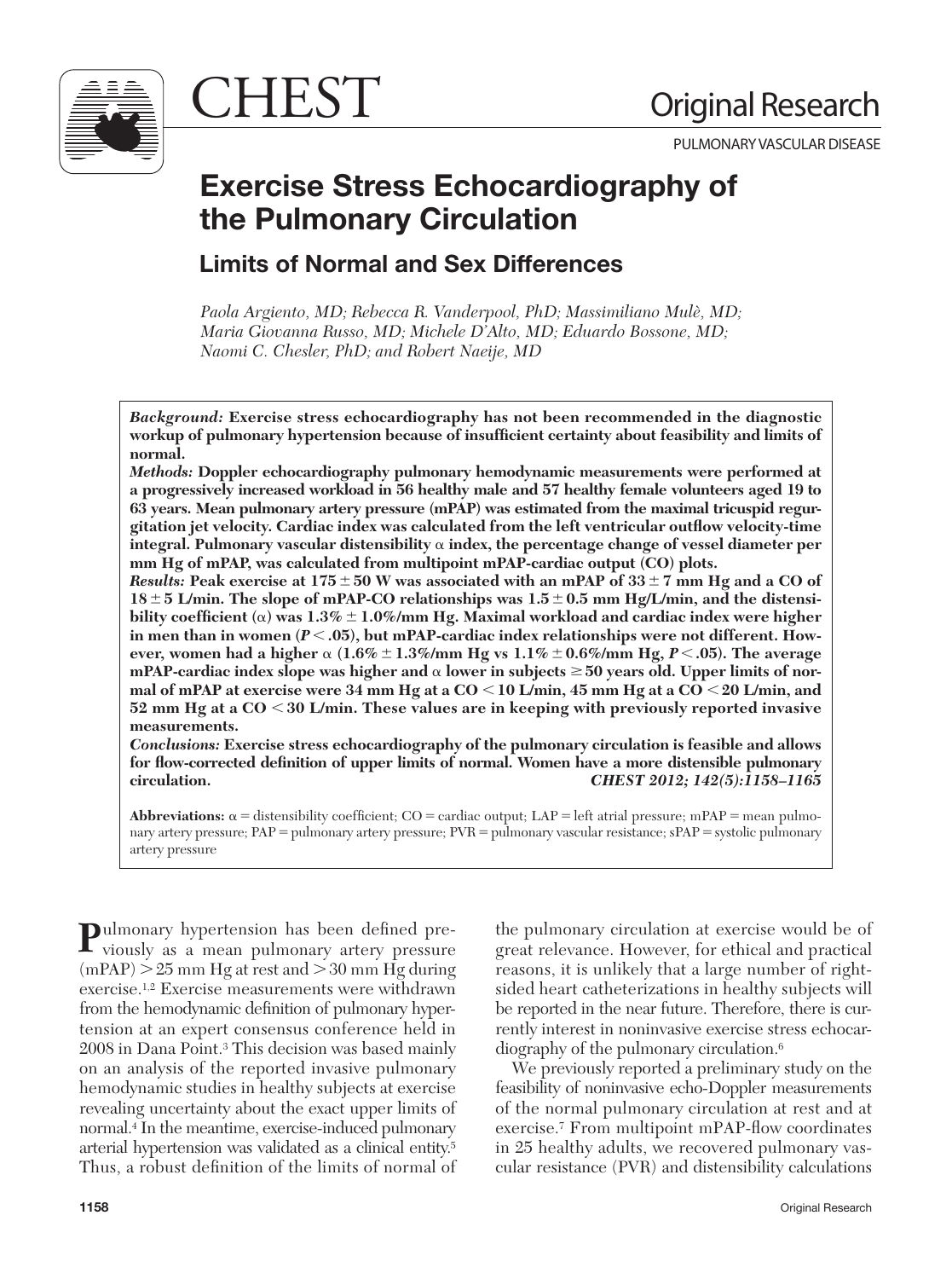that were in good agreement with those of previously reported invasive studies. We, therefore, now extend these measurements to a larger number of healthy men and women to define limits of normal and thereby offer a potentially useful test for the screening of people who are asymptomatic or mildly symptomatic with diseases associated with pulmonary hypertension.

#### Materials and Methods

 One hundred twenty-four volunteers (62 women and 62 men) aged  $37 \pm 13$  years (range, 18-63 years) with a height and weight of  $173 \pm 9$  cm and  $70 \pm 11$  kg, respectively (body surface area,  $1.8 \pm 0.2$ ) gave an informed consent to the study, which was approved by the ethical committee of the Erasme University Hospital (No. P2011/101; Ref. Eudract/CCB: B406201110799, Brussels, Belgium). The subjects were nonsmokers and were free of any cardiovascular or lung disease. None had a family history of pulmonary hypertension. All were physically active, but none trained  $for  $5h$  per week, and, thus, were not considered athlete. Base$ line clinical examination and ECG were normal. Eleven volunteers were excluded because of echocardiography of insufficient quality. Thus, complete sets of measurements were obtained in 57 women and 56 men. Forty-two women were taking oral contraceptives.

 A standard echocardiographic examination was performed at rest and during exercise as reported previously.<sup>7</sup> The workload was increased by 20 to 30 W every 2 min until the maximal workload tolerated because of dyspnea and/or leg pain. Echocardiographic measurements were taken during the last minute of each workload. Doppler echocardiography was performed with a Vivid 7 ultrasound system (GE Healthcare) on a semirecumbent cycle ergometer (model 900 EL; Ergoline). The exercise table was tilted laterally by 20° to 30° to the left. Cardiac output (CO) was estimated from the left ventricular outflow tract cross-sectional area and pulsed Doppler velocity-time integral measurements. 8 Systolic pulmonary artery pressure (sPAP) was estimated from a trans-tricuspid gradient calculated from the maximal velocity (V) of continuous Doppler tricuspid regurgitation as  $4 \times V^2 + 5$  mm Hg assigned to right atrial pressure.<sup>9</sup> mPAP was calculated as  $0.6 \times$  sPAP + 2.<sup>10</sup> Left atrial pressure (LAP) was estimated from

 Manuscript received January 10, 2012; revision accepted March 31, 2012 .

Affiliations: From the Department of Cardiology (Drs Argiento, Russo, and D'Alto), Second University of Naples, Naples, Italy; the Clinical Division of Cardiology (Dr Mulè), Ferrarotto Hospital, University of Catania, Catania, Italy; the Department of Cardiac Surgery (Dr Bossone), IRCCS Policlinico San Donato, San Donato Milanese, Milan, Italy; the Department of Biomedical Engineering (Dr Chesler), University of Wisconsin-Madison, Madison, WI; and the Department of Physiology (Drs Vanderpool and Naeije), Faculty of Medicine, Free University of Brussels, Brussels, Belgium.

 Drs Argiento and Vanderpool contributed equally to this article . **Funding/Support:** This work was supported by the National Institutes of Health [1R01HL105598 to NCC], the Funds for Cardiac Surgery [to R. N.], the Fonds de la Recherche Scientifique Médicale [3.4637.09 to R. N.], and the Bureau for International Relations and Cooperation [to R. R. V.].

**Correspondence to:** Robert Naeije, MD, Department of Physiology, Faculty of Medicine, Free University of Brussels, Erasme Campus CP 604, 808 Lennik Rd, 1070 Brussels, Belgium; e-mail: [rnaeije@ulb.ac.be](mailto:rnaeije@ulb.ac.be) 

**© 2012 American College of Chest Physicians.** Reproduction of this article is prohibited without written permission from the American College of Chest Physicians. See online for more details. **DOI: 10.1378/chest.12-0071** 

the ratio of Doppler mitral E flow-velocity wave and tissue Doppler mitral annulus flow  $E'$  early diastolic velocity (ie,  $LA\overline{P} = 1.9 + 1.24$   $E/E'/1.11$ 

 The echocardiographic recordings were stored on optical disks and read in duplicate by blinded observers (P. A., M. D., and M. M.). We previously reported intraobserver variabilities for sPAP and CO estimates of 4.3% and 4.0% at rest and 8.2% and 7.7% at maximal exercise, respectively, and interobserver variabilities of sPAP and CO estimates of 1.9% and 4.9% at rest and 7.9% and 13.9% at maximal exercise, respectively. 7

PVR was calculated as  $(mPAP-LAP)/CO$ . Multipoint mPAP-CO and mPAP-indexed CO (cardiac index) plots were tested for linearity, and linear regressions were calculated for pooled male and female measurements after Poon adjustment for individual variability.<sup>12</sup> Each multipoint mPAP-CO plot was also fitted to the equation:

$$
mPAP = \frac{\left[ (1 + \alpha LAP)^5 + 5\alpha R_0(CO) \right]^{\frac{1}{5}} - 1}{\alpha}
$$

where  $R_0$  is the total PVR at rest, to calculate a distensibility  $\alpha$  index in percentage change in diameter per mm Hg increase in transmural pressure. 13 To investigate the effect of exercise on the distensibility index, a specific distensibility coefficient  $(\alpha)$  index was calculated at rest ( $\alpha$ -rest) as well as at peak exercise ( $\alpha$ -peak).

Results are presented as mean  $\pm$  SD. The statistical analysis consisted of least-squares linear regression calculations and Student *t* tests after checking for normality of distributions using the D'Agostino skewness test. Nonnormal distributions were found in calculations of  $\alpha$  and slopes of pressure-flow curves, so a Wilcoxon rank sum test was performed.  $P < .05$  was considered significant. Limits of normal on slopes of mPAP-CO and mPAP-cardiac index were defined as mean  $-2$  SD to mean  $+ 2$  SD. Prediction bands (S-pred) were calculated based on a quadratic fit of the pooled pressure-flow data in MATLAB (The MathWorks, Inc), using the equation:

$$
S_{pred}(x) = \sqrt{s^2 \left(1 + \frac{1}{n} + \frac{(x - \overline{x})^2}{\sum(x_i - \overline{x})^2}\right)}
$$

 Statistical analysis was performed using R (R-project.org, version 2.13.0).

#### **RESULTS**

 Good-quality signals were available at all levels of exercise in all subjects. Because 11 subjects had been excluded at an initial echocardiographic evaluation, this corresponds to an 87% recovery rate of a complete exercise stress echocardiography of the pulmonary circulation in healthy adults.

#### *Pressure-Flow Relationships and Limits of Normal*

As shown in Table 1, peak exercise at an average of  $175 W (men + women) was accompanied by a close$ to-fourfold increase in CO and a doubling of mPAP. Exercise increased LAP by an average of 2 mm Hg and did not affect PVR. Each mPAP-CO plot was well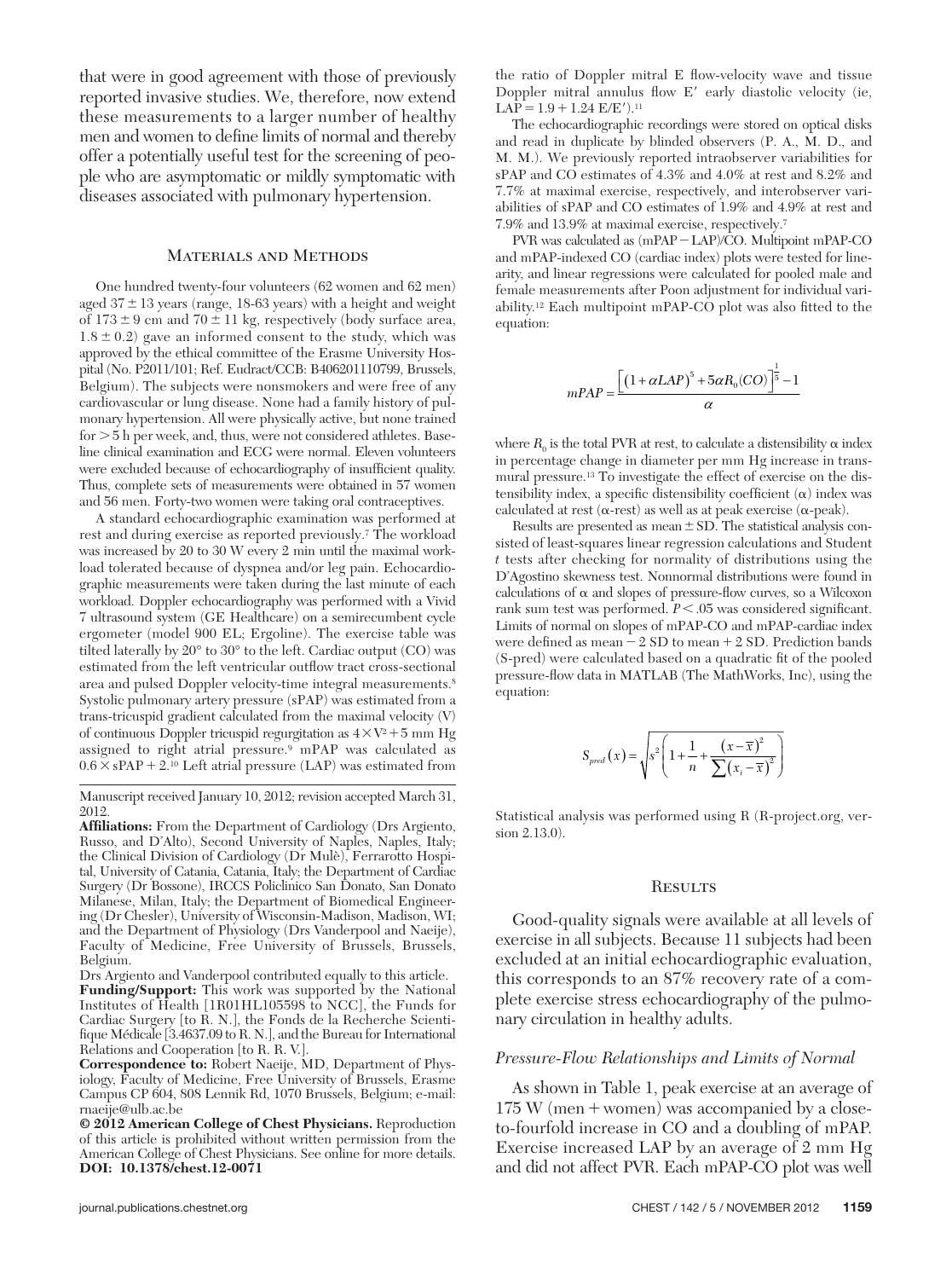**Table 1***— Hemodynamic Measurements at Rest and at Peak Exercise in 56 Male and 57 Female Subjects* 

| Measurement                                  | Men            |                | Women                      |                            |
|----------------------------------------------|----------------|----------------|----------------------------|----------------------------|
|                                              | Rest           | Peak Exercise  | Rest                       | Peak Exercise              |
| $mPAP$ , mm $Hg$                             | $15.5 \pm 2.6$ | $36.0 \pm 5.9$ | $15.1 \pm 2.9$             | $30.5 \pm 7.2^{\circ}$     |
| $LAP$ , mm $Hg$                              | $7.9 \pm 1.2$  | $9.9 \pm 1.2$  | $8.1 \pm 1.4$              | $9.7 \pm 1.5$              |
| CO, L/min                                    | $5.9 \pm 1.4$  | $20.5 \pm 4.1$ | $4.6 \pm 0.8^{\circ}$      | $14.8 \pm 3.2^{\circ}$     |
| Cardiac index, L/min/m <sup>2</sup>          | $3.0 \pm 0.6$  | $10.4 \pm 1.9$ | $2.7 \pm 0.4^{\rm b}$      | $8.6 \pm 1.8^{\circ}$      |
| PVR, Woods units <sup>c</sup>                | $1.3 \pm 0.6$  | $1.3 \pm 0.3$  | $1.6 \pm 0.7$ <sup>d</sup> | $1.4 \pm 0.4$ <sup>d</sup> |
| PVRi, Woods units <sup>c/m<sup>2</sup></sup> | $2.6 \pm 1.1$  | $2.5 \pm 0.6$  | $2.7 \pm 1.2$              | $2.4 \pm 0.8$              |
| $\alpha$ , %/mm Hg                           | $2.0 \pm 1.5$  | $0.9 \pm 0.4$  | $2.3 \pm 1.9$              | $1.4 \pm 1.1$ <sup>b</sup> |

Data are presented as mean  $\pm$  SD. The average age in both the male and female group was similar, with 11 women and 14 men  $\geq$  50 years old. CO = cardiac output; LAP = left atrial pressure; mPAP = mean pulmonary artery pressure; PVR = pulmonary vascular resistance; PVRi = indexed pulmonary vascular resistance;  $\alpha$  = distensibility coefficient.

 $aP < .001$  compared with men.

 $bP < .01$  compared with men.

c Or mm Hg/min/L.

 $dP < .05$  compared with men.

described by a linear approximation, with average correlation coefficients of 0.92 and an SD of 0.08. The average slope of mPAP-CO was  $1.51 \pm 0.54$  mm Hg/L/min. After Poon adjustment, the average slope of a line best fit to pooled data was 1.46 mm  $Hg/L/min$  and the intercept 8 mm Hg. The mPAP-CO relationships were actually slightly curvilinear and, accordingly, also well fitted by the distensibility equation. The average distensibility coefficient  $\alpha$  was  $1.3\% \pm 1.0\% / \text{mm Hg}$ but it decreased by approximately 50% from rest to maximal exercise.

 The limits of normal of the slopes of multipoint mPAP-CO relationships calculated as mean  $-2$  SD to mean  $+ 2$  SD were 0.5 to 2.5 mm Hg/L/min. Limits of normal of prediction bands for mPAP-CO relationships are shown in Figure 1. This presentation shows that the upper limit of normal of mPAP would be 34 mm Hg at a CO below 10 L/min, 40 mm Hg at a CO of 15 L/min, 45 mm Hg at a CO of 20 L/min, and 52 mm Hg at a CO of 30 L/min.

 CO was expectedly correlated to workload. However, as illustrated in Figure 2, there was a wide range of CO for any given level of workload.

#### *Sex Differences*

 Comparisons between male and female subjects are presented in Tables 1 and 2. The men and women were of a similar average age, and the women had a lower body surface area. Resting mPAP was the same, but both CO and cardiac index were higher in men, whereas PVR, not indexed PVR, was higher in women (Table 1). The upper limit of normal of resting mPAP calculated as mean  $mPAP + 2 SD$  was 21 mm Hg in



Figure 1. A, Mean pulmonary artery pressure (mPAP)-cardiac output (CO) relationships at rest and at progressively increased workloads. The prediction band is shown by the shaded area. mPAPs at CO values of 10, 20, and 30 L/min are shown by the stippled lines. B, Poon-adjusted linear fit of the data points to recover a "normal" slope of 1.46 mm Hg/L/min.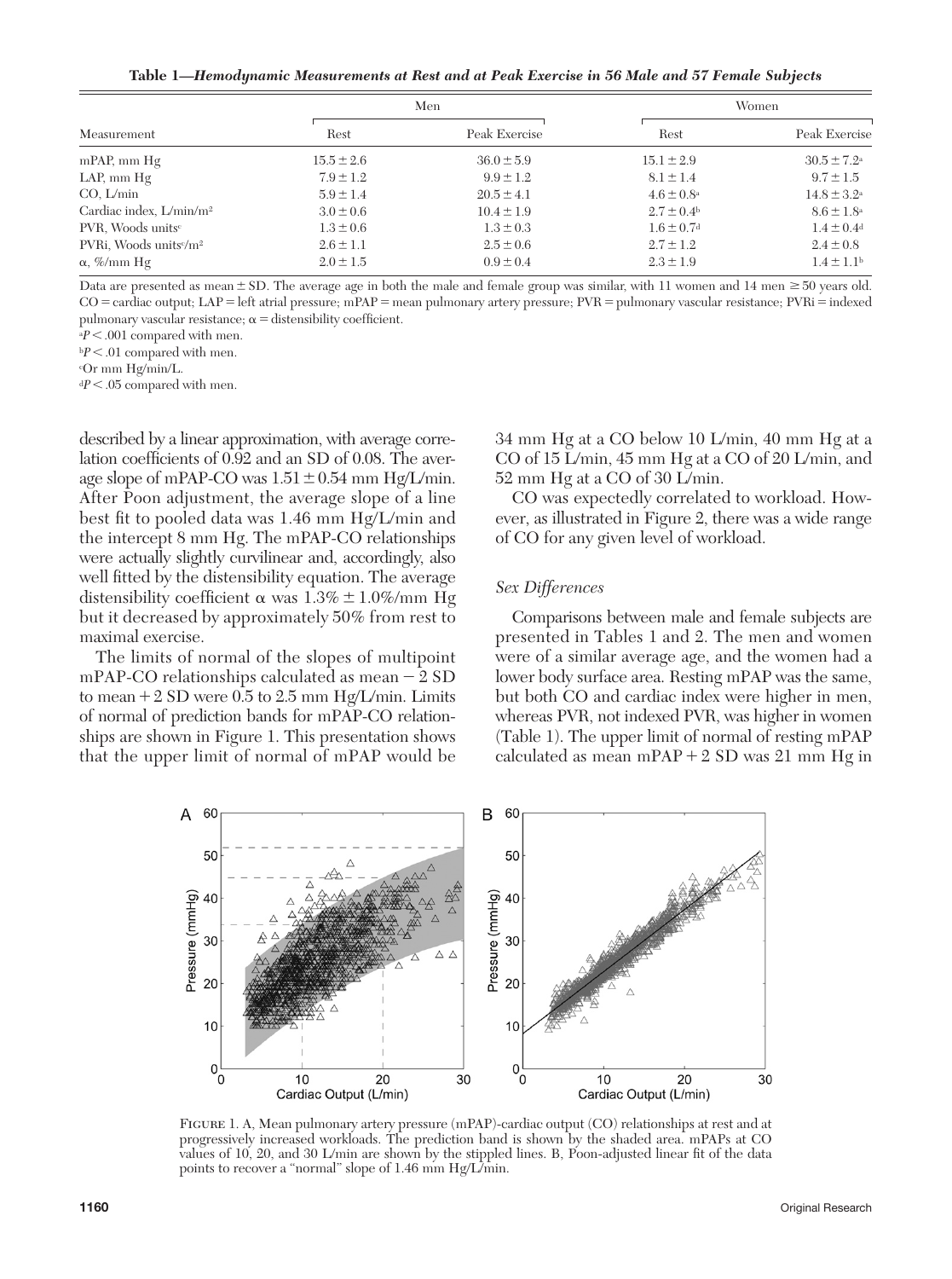

Figure 2. CO vs workload relationships at exercise. There is a wide range of CO values at any given workload. See Figure 1 legend for expansion of abbreviation.

both men and women. At peak exercise, men achieved higher maximal workload, CO, cardiac index, and mPAP, whereas PVR or indexed PVR were not different. There was a slight increase in LAP, by an average of 2 mm Hg, at maximal exercise, which was not different in women and in men. The upper limits of normal of mPAP at exercise were 48 mm Hg in men and 45 mm Hg in women. mPAP-CO or mPAP-cardiac index relationships were not different between men and women (Table 2). This was confirmed by the slopes of the linear fit to the Poon-adjusted mPAP-CO and mPAP-cardiac index data (Fig 3). As also shown in Table 1, sex had no measurable effect on  $\alpha$  at rest, but at peak exercise  $\alpha$  was significantly less in men.

**Table 2***— Characteristics of 56 Male and 57 Female Subjects* 

| Variable                                       | Men             | Women                 |
|------------------------------------------------|-----------------|-----------------------|
| Age, y                                         | $38 \pm 14$     | $37 \pm 13$           |
| BSA, m <sup>2</sup>                            | $2.0 \pm 0.1$   | $1.7 \pm 0.1^{\circ}$ |
| mPAP-CO, mm Hg/L/min                           | $1.46 \pm 0.48$ | $1.55 \pm 0.60$       |
| mPAP-cardiac index, mm Hg/L/min/m <sup>2</sup> | $2.9 \pm 0.9$   | $2.6 \pm 1$           |
| Poon mPAP-CO, mm Hg/L/min                      | 1.40            | 1.51                  |
| $\alpha$ , %/mm Hg                             | $1.1 \pm 0.6$   | $1.6 \pm 1.3$         |
| < 50y                                          | $1.0 \pm 0.6$   | $1.7 \pm 1.4^{\circ}$ |
| $\geq 50y$                                     | $1.1 \pm 0.6$   | $1.0 \pm 0.3$         |
| Maximal workload, W                            | $198 \pm 54$    | $153 \pm 34^{\circ}$  |

Data are presented as mean  $\pm$  SD unless indicated otherwise. BSA = body surface area. See Table 1 for expansion of other abbreviations. <sup>a</sup> $P$  < .001 compared with men.

 $bP < .01$  compared with men.

In the women,  $\alpha$  decreased as a function of age  $(-0.025\%/mm\text{Hg/y}, R^2 = 0.07)$ , down to values indiscernible from men at  $\geq 50$  years (Table 2).

### *Age Differences*

Twenty-five subjects, 11 women and 14 men, were  $\geq 50$  years old. Their characteristics and hemodynamic measurements, compared with those of subjects  $\leq 50$  years old, are presented in Tables 3 and 4. Older subjects had slightly higher mPAP and LAP at rest, lower maximal workload and cardiac index, steeper slopes of mPAP-CO or mPAP-cardiac index plots, and a trend to lower  $\alpha$ . PVR was not different. Steeper slopes of Poon-adjusted mPAP-cardiac index relationships in older subjects are illustrated in Figure 4.

#### **DISCUSSION**

 The results show that the upper limits of normal for mPAP at stress echocardiography depend on the achieved maximal CO. The previously used cut-off value of 30 mm Hg for the diagnosis of exerciseinduced pulmonary hypertension is accurate for a CO below 8 to 10 L/min. Higher upper limits of normal for exercise mPAP, up to 50 mm Hg, are to be considered for higher COs achieved by fit healthy subjects. The results also show, we believe for the first time, that there are no sex differences in PVR, but there is a higher pulmonary vascular distensibility in women  $<$  50 years old. Limited data on a small subgroup of subjects  $\geq 50$  years old reveal expected steeper pulmonary vascular pressure-flow relationships and decreased distensibility.

 Exercise stress echocardiographic measurements of the pulmonary circulation are usually reported as single sPAP estimates with or without mention of the achieved workload. This approach has indicated a higher prevalence of higher-than-normal exercise sPAP in the relatives of patients with pulmonary arterial hypertension as compared with control subjects.<sup>14</sup> In these studies, the upper limit of normal of sPAP at exercise was estimated to be around 40 mm Hg. However, the same upper limit of normal has been determined for resting aging and overweight subjects<sup>15</sup> or resting young adult athletes. 16 This could be explained by altered left ventricular diastolic function with aging and obesity<sup>15</sup> and by increased stroke volume as a result of training. 16 It has long been believed that pulmonary artery pressure (PAP) does not increase much with exercise, so that an mPAP  $>$  30 mm Hg (corresponding to an sPAP of  $47 \text{ mm Hg}^{10}$  at exercise would definitely be diagnostic of pulmonary vascular disease.<sup>2</sup> However, mPAP increases at high levels of exercise, up to values of around 40 to 50 mm Hg as reported in invasive 4,17 as well as noninvasive studies. 7,18 In the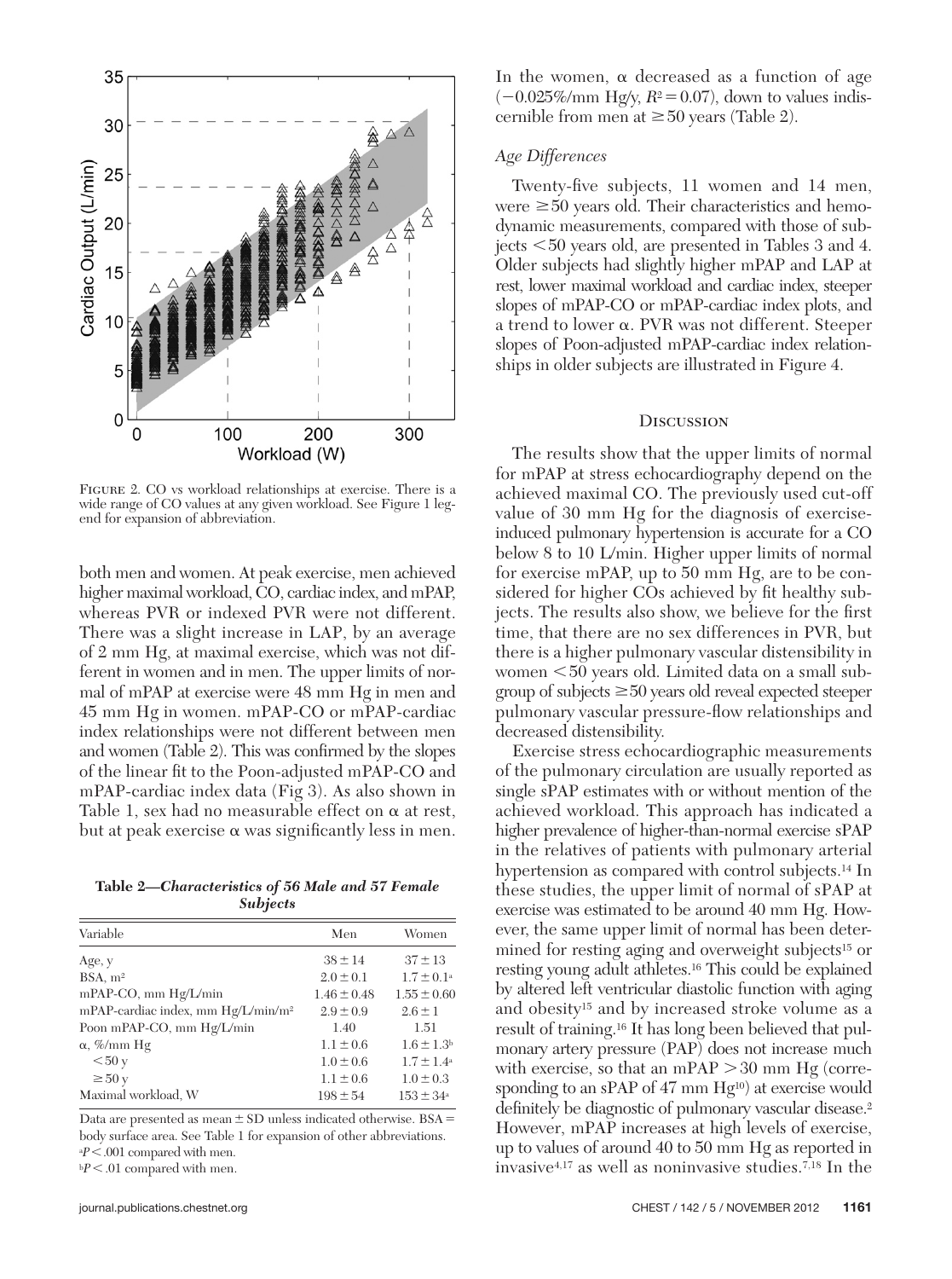

Figure 3. Poon-adjusted mPAP as a function of cardiac index at rest and at progressively increased workloads in healthy subjects. Sex had no effect on the slopes of the relationships. A, Men. B, Women.  $CI =$  cardiac index. See Figure 1 legend for expansion of other abbreviation.

present study on healthy young to middle-aged adults of variable fitness, the upper limit of normal of mPAP at exercise was 52 mm Hg. Because mPAP-CO relationships are close to linear, 17 these observations underscore the need to express maximal exercise mPAP measurements as a function of CO. An alternative option is to normalize mPAP for workload. However, even though there is an obligatory relationship between CO and muscular work, the present results show that any given level of workload is associated with a wide range of flows. Because it is flow, rather than workload, that determines pulmonary vascular pressures, expressing the pulmonary vascular response to exercise as mPAP-CO relationships is preferable.

 Echocardiographic estimates of pulmonary vascular pressures and CO are advantageous because they are noninvasive and flexible but have to rely on a series of assumptions in the calculations of vascular pressures and volume flows. Quality control studies have reported a disappointingly poor agreement between sPAP estimated from the maximal velocity of tricuspid regurgitation and invasive measurements at right-sided heart catheterization. 19 CO calculated from the left ventricular outflow tract dimension and velocity-time integral tends to be underestimated, mainly because of the underestimation of left ventricular outflow tract dimensions.<sup>8</sup> However, although this is not proof, it may be noted that in the present study the Doppler echocardiographic measurements of mPAP and CO were in good agreement with previous invasive studies at any given level of workload. 4,17 They even allowed for the calculation of expected  $\alpha$  distensibility coefficients in the range of 1% to 2%/mm Hg, 13 which would not occur by chance or in the presence of too-large

**Table 3—** *Hemodynamic Measurements at Rest and at Peak Exercise of 25 Subjects 50 Years Old Compared With 88 Subjects* , *50 Years Old* 

|                                                | < 50 y          |                 | $\geq 50$ y            |                             |
|------------------------------------------------|-----------------|-----------------|------------------------|-----------------------------|
| Characteristic                                 | Rest            | Peak Exercise   | Rest                   | Peak Exercise               |
| mPAP, mm Hg                                    | $14.9 \pm 2.5$  | $32.4 \pm 7.4$  | $17.0 \pm 3.0^{\circ}$ | $35.9 \pm 5.3^{\circ}$      |
| LAP, $mm Hg$                                   | $7.7 \pm 1.3$   | $9.5 \pm 1.3$   | $9.0 \pm 1.0^{\circ}$  | $11.0 \pm 0.8^{\circ}$      |
| CO, L/min                                      | $5.2 \pm 1.4$   | $18.1 \pm 4.9$  | $5.2 \pm 1.1$          | $16.0 \pm 3.2$ <sup>c</sup> |
| Cardiac index, $L/min/m^2$                     | $2.85 \pm 0.56$ | $9.8 \pm 2.1$   | $2.77 \pm 0.57$        | $8.5 \pm 1.5^{\circ}$       |
| PVR, Woods units <sup>d</sup>                  | $1.42 \pm 0.59$ | $1.28 \pm 0.35$ | $1.61 \pm 0.83$        | $1.61 \pm 0.47^{\circ}$     |
| PVRi, Woods units <sup>d</sup> /m <sup>2</sup> | $2.6 \pm 1.0$   | $2.3 \pm 0.6$   | $3.0 \pm 1.5$          | $3.0 \pm 0.8^{\circ}$       |
| $\alpha$ , %/mm Hg                             | $2.2 \pm 1.8$   | $1.3 \pm 0.9$   | $2.0 \pm 1.7$          | $0.9 \pm 0.3$               |

See Table 1 for expansion of abbreviations.

 $aP < .001$  compared with subjects  $< 50$  years old.

 $bP < .05$  compared with subjects  $< 50$  years old.

 $cP < .01$  compared with subjects  $< 50$  years old.

dOr mm Hg/min/L.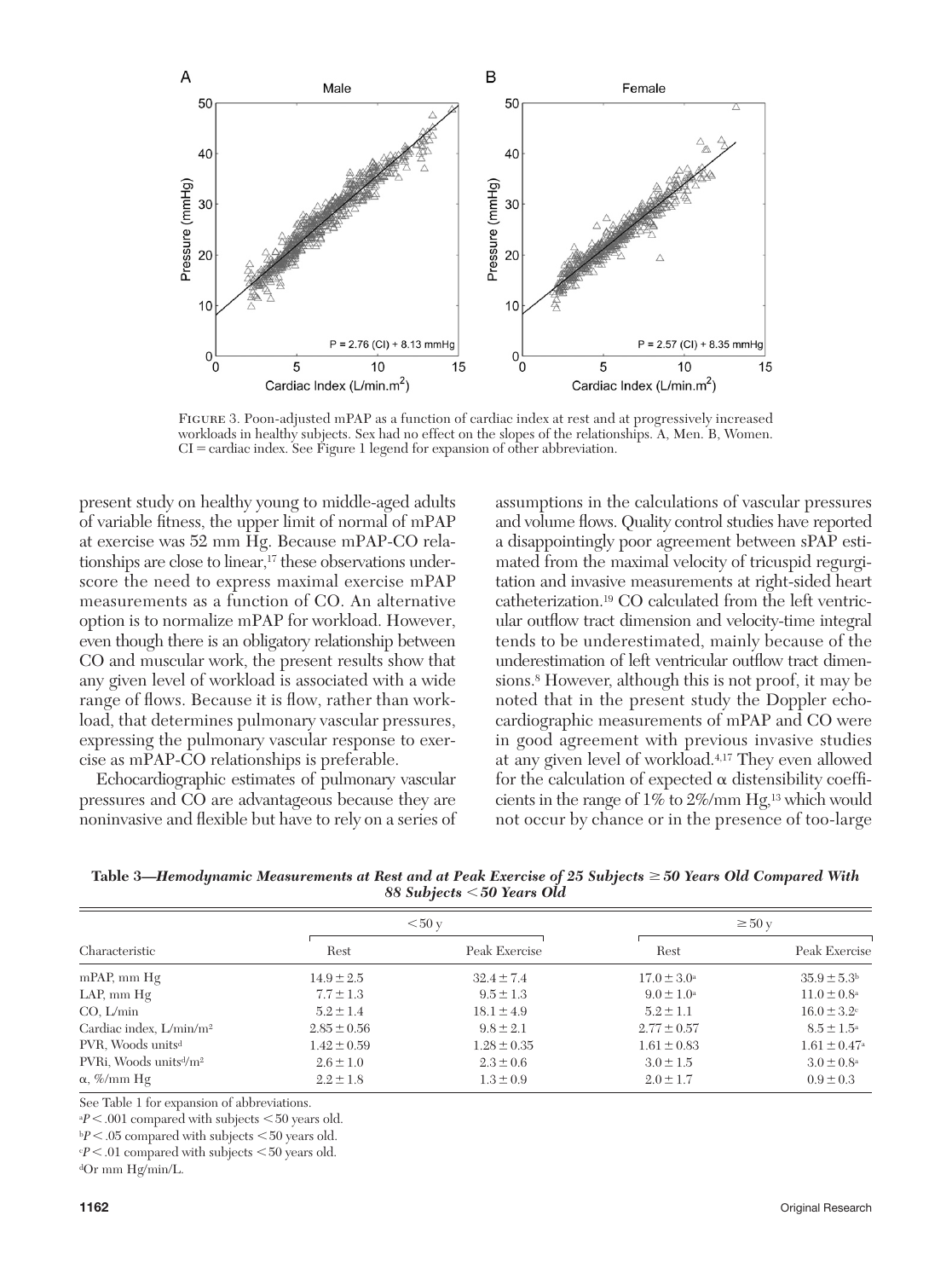| Table 4—Characteristics of 25 Subjects $\geq$ 50 Years Old |
|------------------------------------------------------------|
| Compared With 88 Subjects $<$ 50 Years Old                 |

|                                                   | Age             |                         |
|---------------------------------------------------|-----------------|-------------------------|
| Variable                                          | < 50y           | $\geq 50$ y             |
| Age, y                                            | $32 \pm 9$      | $57 \pm 4^{\circ}$      |
| BSA, m <sup>2</sup>                               | $1.82 \pm 0.2$  | $1.88 \pm 0.14$         |
| mPAP-CO, mm Hg/L/min                              | $1.40 \pm 0.46$ | $1.88 \pm 0.65^{\circ}$ |
| mPAP-cardiac index,<br>mm Hg/L/min/m <sup>2</sup> | $2.5 \pm 0.8$   | $3.5 \pm 1.2^{\circ}$   |
| Intercept                                         | $8.2 \pm 4.0$   | $7.4 \pm 5.0$           |
| $\alpha$ , %/mm Hg                                | $1.4 \pm 1.1$   | $1.1 \pm 0.5$           |
| Maximal workload, W                               | $180 \pm 49$    | $159 \pm 53b$           |

See Tables 1 and 2 for expansion of abbreviations.

 $aP < .001$  compared with subjects  $< 50$  years old.

 $bP < .05$  compared with subjects  $< 50$  years old.

errors on measurements. The weakest measurement from a methodologic point of view in the present study would probably be LAP estimated from an  $E/E'$ ratio, which could explain why LAP did not increase at the highest level of exercise, as expected. 17 Previous validation studies of  $E/E'$  to estimate LAP or wedged PAP reported excessively high cardiac indexes<sup>11</sup> and an absence of linear relationship between  $E/E'$ and wedged PAP at exercise. 20 However, wedged PAP has also been shown to correlate poorly with left ventricular end-diastolic pressures, 21 so invasively measured wedged PAP might not be an optimal gold standard for noninvasive estimates of LAP. Furthermore, mPAP-CO relationships at exercise show little change in LAP up to CO around 20 L/min, but a steep increase at higher CO, which is delayed to even higher CO in the most fit subjects.<sup>22</sup> Thus, only a mild increase in LAP by an average of 2 mm Hg from rest to maximal exercise in the present study is not unexpected. It may be added that LAP is part of the  $\alpha$  distensibility calculations, which yielded the expected range of values.<sup>13</sup>

Because pulmonary vascular pressures are flow dependent,<sup>17</sup> we defined the resistive properties of the pulmonary circulation by multipoint mPAP-CO or mPAP-cardiac index relationships. This approach has been shown repeatedly to allow for improved definition of PVR.<sup>23</sup> We confirmed previously reported high levels of linear correlations between mPAP and flow at exercise, so these relationships could reasonably be described by linear approximations. 17 Previously calculated mean slopes of mPAP-CO were of 1 mm Hg/L/min in young adults, increasing to 2.5 mm Hg/L/min in advanced age. The average slopes of mPAP-CO relationships in the present study on middle-aged adults stabilized at 1.5 mm Hg/L/min and, thus, were in keeping with these previous estimates from invasive measurements. However, because pulmonary resistive vessels are distensible, multipoint mPAP-CO plots are actually slightly curvilinear.<sup>13</sup> It is possible to calculate a distensibility coefficient  $\alpha$  accounting for the recovered curvilinearity of mPAP-CO. Using a realistic distensibility model of the pulmonary circulation, an  $\alpha$  value of approximately 2%/mm Hg has been calculated previously from invasive measurements in young adult volunteers. A distensibility  $\alpha$  of the same order of magnitude was calculated from the present noninvasive determinations, confirming the previous report.<sup> $7$ </sup> It is of interest that  $\alpha$  decreased by approximately 50% from rest to exercise, in keeping with the notion that pulmonary



Figure 4. Poon-adjusted mPAP as a function of cardiac index at rest and at progressively increased workloads in healthy subjects. Aging was associated with an increased slope of the relationships.  $A$ ,  $\leq$  50 years.  $B$ ,  $\geq$  50 years. See Figure 1 and 3 legends for expansion of abbreviations.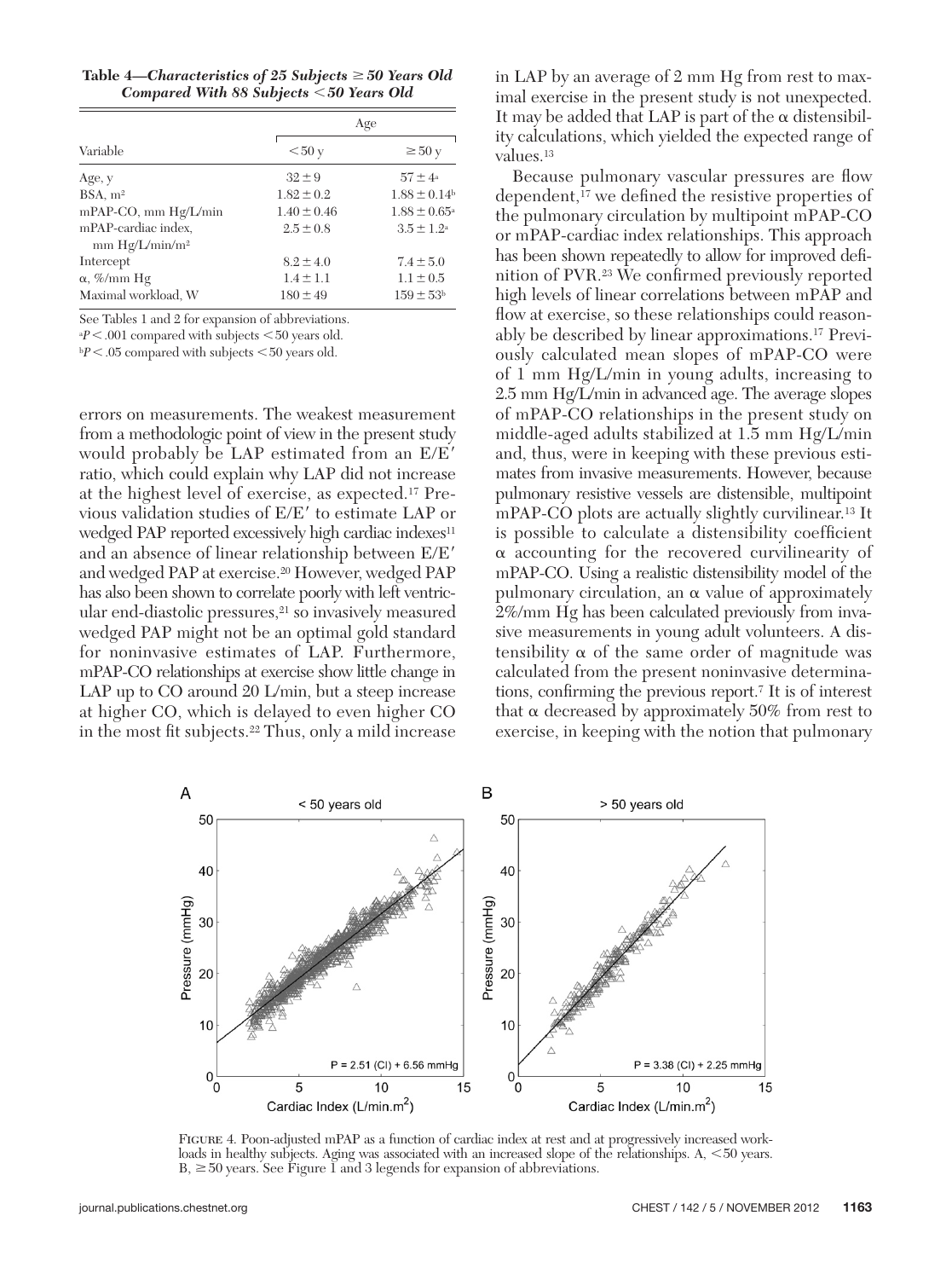vascular compliance decreases along with increased distending pressures.

 Previous exhaustive reviews of invasive pulmonary hemodynamic studies failed to uncover sex differences. This may be explained by the relatively small number of reported individual exercise measurements and the limited variable levels of workload and CO, making isoflow comparisons difficult.<sup>4,17</sup> In the present study, the linear approximations of pulmonary vascular pressure flow relationships were not different in men and women. However, when the pressure-flow coordinates were fitted to a distensibility model of the pulmonary circulation, it became apparent that women below the age of 50 years present with a higher pulmonary vascular compliance. In the present study,  $\alpha$ was 45% higher in women than in men, but the sex difference disappeared in subjects  $\geq 50$  years old.

 CO was lower in women than in men in the present study, which is in agreement with previous invasive measurements. 4,17 Somewhat surprisingly, the difference persisted after correction for body size. Recent MRI measurements confirmed a lower CO in women, but this sex difference was not any more significant when corrected for body size, with a cardiac index around 3.0 L/min/m<sup>2</sup> for men and 2.8 L/min/m<sup>2</sup> for women.<sup>24,25</sup> However, in these studies, body sizecorrected right ventricular volume and mass were lower in women. 24,25 The present results suggest that this may be due to the lower afterload of a more distensible pulmonary circulation.

 The exercise stress tests were performed in a semirecumbant position. Previous invasive studies reported a higher resting PVR in the upright, compared with recumbent, position, because of gravity-dependent lower venous return leading to pulmonary vascular derecruitment. However, the difference disappeared with exercise, in relation to increased pulmonary blood flow and full vascular recruitment. Accordingly, multipoint mPAP-CO relationships were not affected by body position. 17 It is, therefore, unlikely that body position would have affected the stress echocardiographyderived pulmonary vascular pressure-flow relationships.

 Our study was not designed to study the effects of aging on the pulmonary circulation. However, in 25 of the 113 subjects aged  $\geq$  50 years old, the slope of mPAP-cardiac index was increased and  $\alpha$  was decreased, confirming previous estimations.<sup>4,13,17</sup> The group of subjects  $\geq 50$  years old was too small, with the oldest subject aged 63 years, to allow for estimations of limits of normal as a function of increased aging. Nevertheless, it is remarkable that the present noninvasive measurements uncovered the expected effects of aging on resistive and distensibility properties of the pulmonary circulation.

 There are several additional limitations to the present study. The recovery rate of  $87\%$  of sufficient-quality signals at the echocardiography of the pulmonary circulation of normal subjects is unusually high and is probably explained by high levels of previous training and the dedication of the investigators. Lower recovery rates may be expected in daily clinical practice. Furthermore, there was no validation against gold standard invasive measurements. However, this would be ethically and practically very difficult to obtain in a large number of healthy subjects. Finally, the study was performed in a single center and, thus, would require confirmation in a multicentric fashion.

In summary, the present results offer flow-corrected upper limits of normal of PAPs at exercise stress echocardiography that are in compatible with previous invasive measurements. The results also show that women have a more distensible pulmonary circulation, which is likely estrogen related. It is hoped that improved definition of the limits of normal of exercise stress echocardiography estimates of pulmonary vascular pressures and CO will help make the method useful for the early diagnosis of pulmonary hypertension.

#### Acknowledgments

**Author contributions:** *Dr Argiento:* contributed to the original design and concept of the study, data acquisition, data analysis, and preparation and critical review of the manuscript.

- *Dr Vanderpool:* contributed to the analysis and interpretation of data and preparation and critical review of the manuscript.
- *Dr Mulè:* contributed to the data acquisition, data analysis, review of echocardiographic images, and critical review of the manu script.

*Dr Russo:* contributed to the concept of the study and critical review of the manuscript.

*Dr D'Alto:* contributed to the review of the echocardiographic images and critical review of the manuscript.

*Dr Bossone:* contributed to the concept of the study and critical review of the manuscript.

*Dr Chesler:* contributed to the data analysis and critical review of the manuscript.

*Dr Naeije:* contributed to the overall design and concept of the study, analysis and interpretation of data, and preparation and critical review of the manuscript.

Financial/nonfinancial disclosures: The authors have reported to CHEST that no potential conflicts of interest exist with any companies/organizations whose products or services may be discussed in this article.

**Role of sponsors:** The sponsors had no role in the design of the study, the collection and analysis of the data, or in the preparation of the manuscript.

**Other contributions:** This work was performed at the Free University of Brussels, Brussels, Belgium.

#### **REFERENCES**

- 1 . Naeije R . In defence of exercise stress tests for the diagnosis of pulmonary hypertension. *Heart*. 2011;97(2):94-95.
- 2 . Rubin LJ . Primary pulmonary hypertension . *N Engl J Med* . 1997;336(2):111-117.
- 3. Badesch DB, Champion HC, Sanchez MA, et al. Diagnosis and assessment of pulmonary arterial hypertension . *J Am Coll Cardiol*. 2009;54(suppl 1):S55-66.